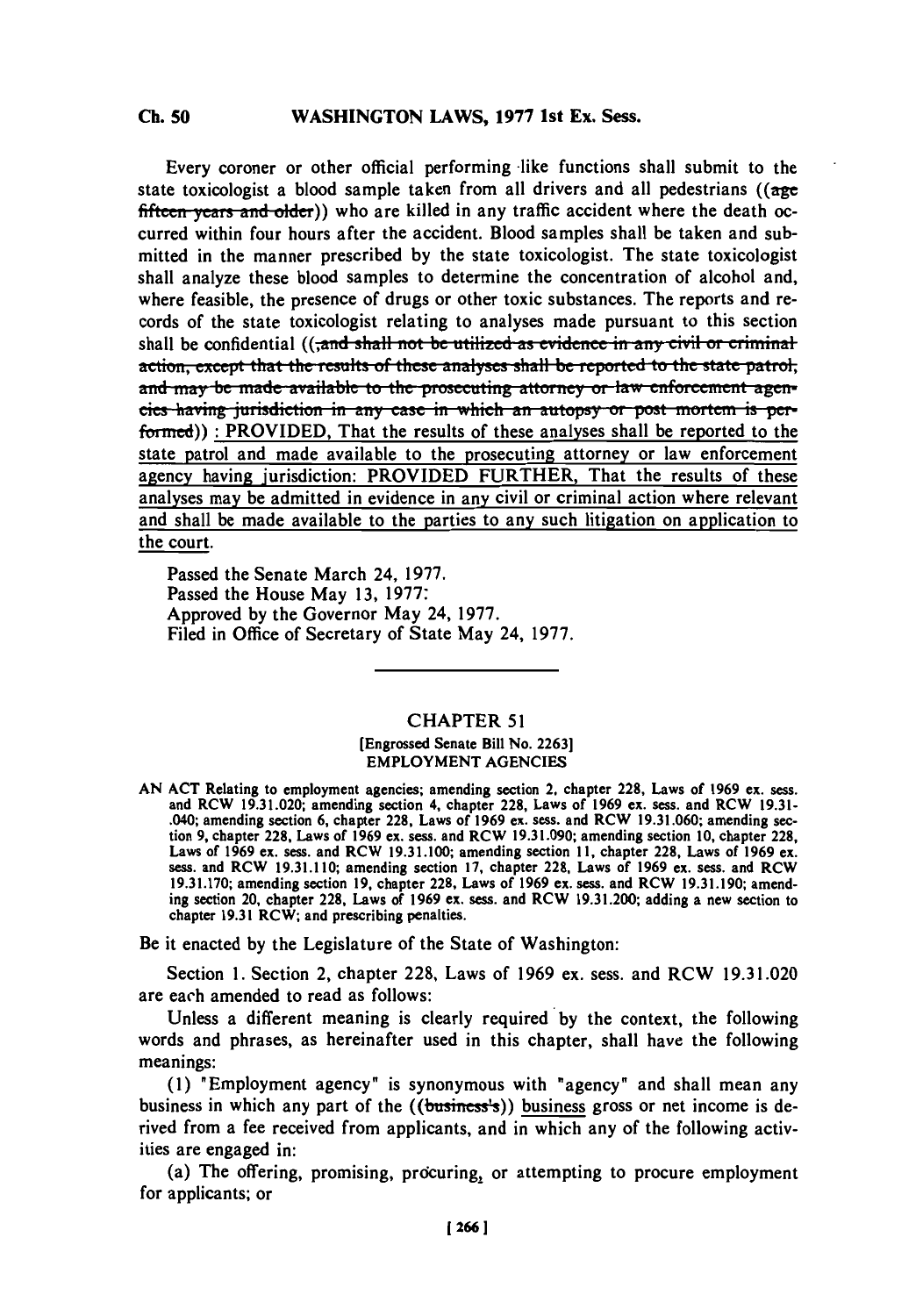**(b)** The giving of information regarding where and from whom employment may be obtained.

In addition the term "employment agency" shall mean and include any person, bureau, organization, or school which for profit, by advertisement or otherwise, offers, as one of its main objects or purposes, to procure employment for any person who pays for its services, or which collects tuition, or charges for service of any nature, where the main object of the person paying the same is to secure employment. The term 'employment agency' shall not include labor union organizations, temporary service contractors, proprietary schools, theatrical agencies, farm labor contractors, or the Washington state employment agency.

(2) 'Temporary service contractors" shall mean any person, firm, association, or corporation conducting a business which consists of employing individuals directly for the purpose of furnishing such individuals on a part time or temporary help basis to others.

**(3)** 'Theatrical agency' means any person who, for a fee or commission, procures or attempts to procure on behalf of an individual or individuals, employment or engagements for circus, vaudeville, the variety field, the legitimate theater, motion pictures, radio, television, phonograph recordings, transcriptions, opera, concert, ballet, modeling, or other entertainments, exhibitions, or performances.

(4) 'Farm labor contractor' means any person, or his agent, who, for a fee, employs workers to render personal services in connection with the production of any farm products, to, for, or under the direction of an employer engaged in the growing, producing, or harvesting of farm products, or who recruits, solicits, supplies, or hires workers on behalf of an employer engaged in the growing, producing, or harvesting of farm products of who provides in connection with recruiting, soliciting, supplying, or hiring workers engaged in the growing, producing, or harvesting of farm products, one or more of the following services: Furnishes board, lodging, or transportation for such workers, supervises, times, checks, counts, sizes, or otherwise directs or measures their work; or disburses wage payments to such persons.

**( J** 'Employer' means any person, firm, corporation, partnership, or association employing or seeking to enter into an arrangement to employ a person through the medium or service of an employment agency.

 $((+4))$  (6) <sup>"</sup>Applicant", except when used to describe an applicant for an employment agency license, means any person, whether employed or unemployed, seeking or entering into any arrangement for his employment or change of his employment through the medium or service of an employment agency.

 $((\left\lbrace 5 \right\rbrace))$  (7) <sup>"</sup>Person" includes  $(\left\lbrace \alpha \right\rbrace)$  any individual,  $(\left\lbrace \alpha \right\rbrace)$  firm,  $(\left\lbrace \alpha \right\rbrace)$  corporation, partnership  $((\sigma r))$ , association, company, society, manager, contractor, subcontractor, bureau, agency, service, office, or an agent or employee of any of the foregoing.

**(((54)) (8)** 'Director' shall mean the director of the department of motor vehicles.

Sec. 2. Section 4, chapter **228,** Laws of **1969** ex. sess. and RCW 19.3 1.040 are each amended to read as follows:

An employment agency shall provide each applicant with a copy of the contract between the applicant and employment agency which shall have printed on it or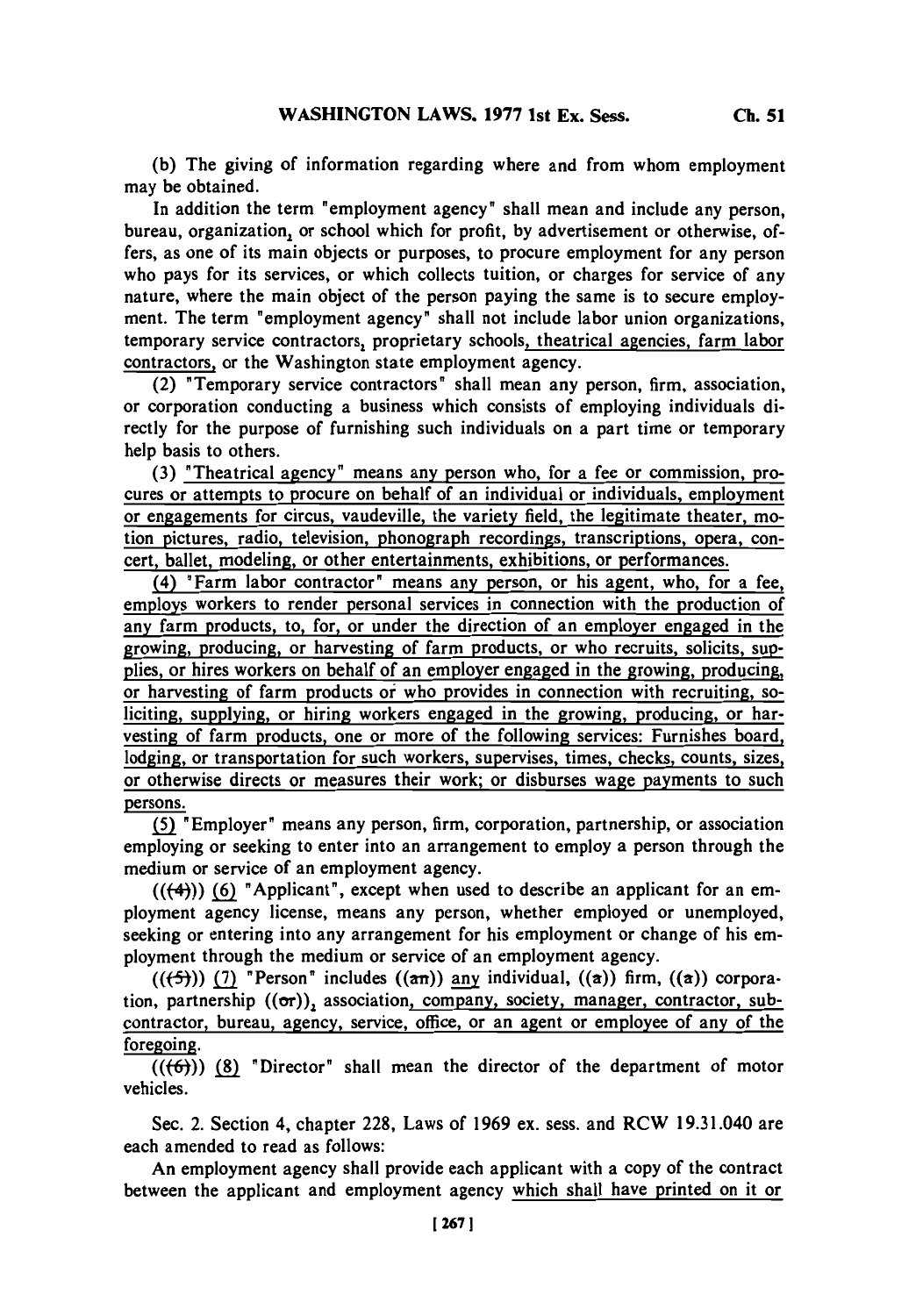#### **Cl. SiWASHINGTON LAWS, 1977 1st Ex. Sess. Ch. 51**

attached to it a copy of RCW **19.31.170** as now or hereafter amended. Such contract shall contain the following:

**(1)** The name, address, and telephone number of the employment agency;

(2) Trade name if any;

**(3)** The date of the contract;

(4) The name of the applicant;

**(5)** The amount of the fee to be charged the applicant, or the method of computation of the fee, and the time and method of payments: PROVIDED, HOW-EVER, That if ((any service charge is to be charged)) the provisions of the contract come within the definition of a "retail installment transaction", as defined in RCW **63.14.010(5)** as now or hereafter amended, the contract shall conform to the requirements of chapter 63.14 RCW, as now or hereafter amended;

**(6) A** notice in eight-point bold face type or larger directly above the space reserved in the contract for the signature of the buyer. The caption, 'NOTICE TO APPLICANT-READ BEFORE **SIGNING'** shall precede the body of the notice and shall be in ten-point bold face type or larger. The notice shall read as **follows:**

'This is a contract. If you accept employment with any employet through [name of employment agency] you will be liable for the payment of the fee as set out above. Do not sign this contract before you read it or if any spaces intended for the agreed terms are left blank. You  $((\text{are entitled to}))$  must be given a copy of this contract at the time you sign it."

Sec. **3.** Section **6,** chapter **228,** Laws of **1969** ex. sess. and RCW **19.31.060** are each amended to read as follows:

No employment agency shall send any applicant on an interview with a prospective employer without having first obtained, either orally or in writing, a bona fide request from such employer for the interview: PROVIDED, HOWEVER, That, it shall be the duty of every employment agency to give to each applicant for employment, orally or in writing, before being sent on an interview, information as to the name and address of the person to whom the applicant is to apply for such employment, the kind of service to be performed, the anticipated rate of wages or compensation, the agency's fee based on such anticipated wages or compensation, whether such employment is permanent or temporary, and the name and address of the natural person authorizing the interviewing of such applicant.

Sec. 4. Section **9,** chapter **228,** Laws of **1969** ex. sess. and RCW **19.3 1.090** are each amended to read as follows:

Mi Before conducting any business as an employment agency each licensee shall file with the director a surety bond in the sum of two thousand dollars running to the state of Washington, for the benefit of any person injured or damaged as a result of any violation **by** the licensee or his agent of any of the provisions of this chapter or of any rule or regulation adopted **by** the director pursuant to RCW **19.3 1.070(1).**

(2 In lieu of the surety bond required **by** this section the license applicant may file with the director a cash deposit or other negotiable security acceptable to the director: PROVIDED, HOWEVER, **If** the license applicant has filed a cash deposit, the director shall deposit such funds ((in a special trust savings account in a **<u>commercial bank, mutual savings bank, or savings and loan association and shall</u>**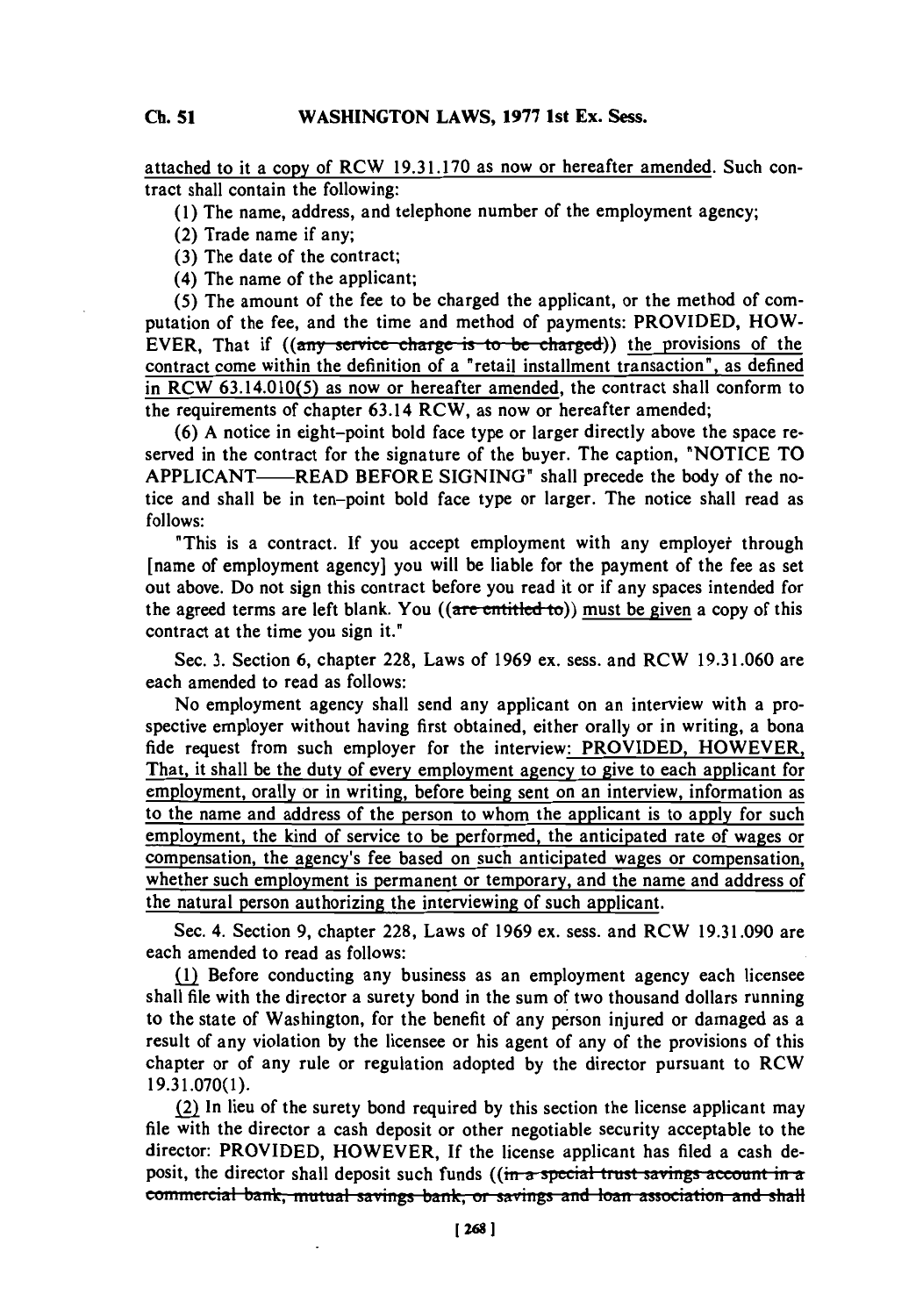pay annually to the depositor the interest derived from such account)) with the state treasurer. **If** the license applicant has deposited cash or other negotiable security with the director, the same shall be returned to the licensee at the expiration of one year after the employment agency's license has expired or been revoked, if no legal action has been instituted against the licensee or the surety deposit at the expiration of the year.

**(3)** Any person having a claim against an employment agency for any violation of the provisions of this chapter or any rule or regulation promulgated thereunder may bring suit upon such bond or deposit in an appropriate court of the county where the office of the employment agency is located or of any county in which iurisdiction of the employment agency may be had. Action upon such bond or deposit shall be commenced **by** serving and filing of the complaint within one year from the date of expiration of the employment agency license in force at the time the act for which the suit is brought occurred. **A** copy of the complaint shall be served **by** registered or certified mail upon the director at the time the suit is started, and the director shall maintain a record, available for public inspection, of all suits so commenced. Such service on the director shall constitute service on the surety **and** the director shall transmit the complaint or a copy thereof to the surety within five business days after it shall have been received. The surety upon the bond shall not be liable in an aggregate amount in excess of the amount named in the bond, but in case claims pending at any one time exceed the amount of the bond, claims shall be satisfied in the order of judgment rendered. In the event that any final judgment shall impair the liability of the surety upon bond so furnished or the amount of the deposit so that there shall not be in effect a bond undertaking or deposit in the **full** amount prescribed in this section, the director shall suspend the license of such employment agency until the bond undertaking or deposit in the required amount, unimpaired **by** unsatisfied judgment claims, shall have been furnished.

(4) In the event of a final judgment being entered against the deposit or security referred to in subsection (2) of this section, the director shall, upon receipt of a certified copy of the final judgment, order said judgment to be paid from the amount of the deposit or security.

Sec. **5.** Section **10,** chapter **228,** Laws of **1969** ex. sess. and RCW **19.3 1. 100** are each amended to read as follows:

**(1)** Every applicant for an employment agency's license or a renewal thereof shall file with the director a written application stating the name and address of the applicant; the street and number of the building in which the business of the employment agency is to be conducted; the name of the person who is to have the general management of the office; the name under which the business of the office is to be carried on; whether or not the applicant is pecuniarily interested in the business to be carried on under the license; shall be signed **by** the applicant and sworn to before a notary public; and shall identify anyone holding over twenty percent interest in the agency. If the applicant is a corporation, the application shall state the names and addresses of the officers and directors of the corporation, and shall be signed and sworn to **by** the president and secretary thereof. **If** the applicant is a partnership, the application shall also state the names and addresses **'of** all partners therein, and shall be signed and sworn to **by** all of them. The application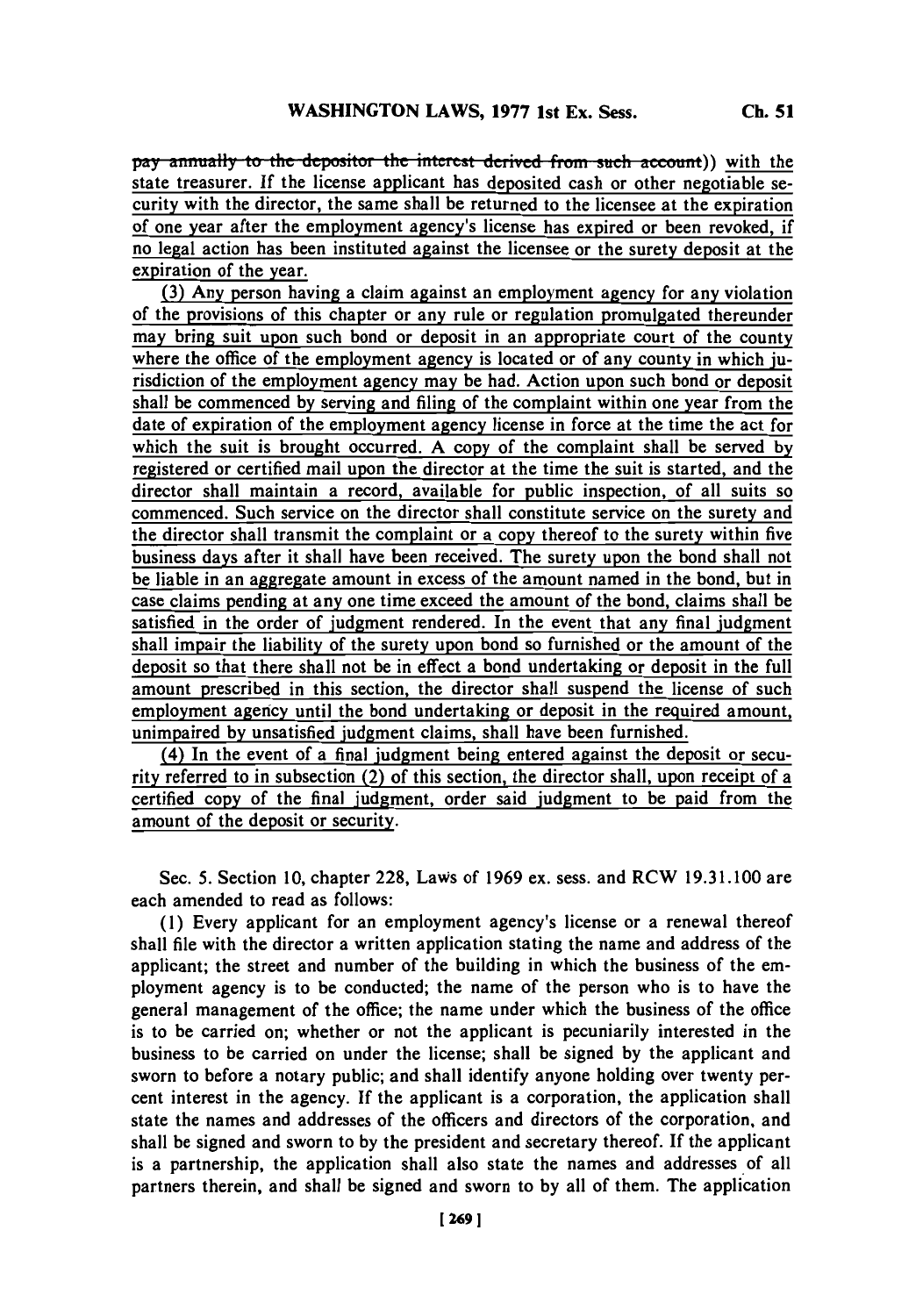shall also state whether or not the applicant is, at the time of making the application, or has at any previous time been engaged in or interested in or employed **by** anyone engaged in the business of an employment agency.

(2) The application shall require a certification that no officer or holder of more than twenty percent interest in the business has been convicted of a felony within ten years of the application which directly relates to the business for which the license is sought, or had any judgment entered against such person in any civil action involving fraud, misrepresentation, or conversion.

**(3) All** applications for employment agency licenses shall be accompanied **by** a copy of the form of contract and fee schedule to be used between the employment agency and the applicant.

(4) No license to operate an employment agency in this state shall be issued, transferred, renewed, or remain in effect, unless the person who has or is to have the general management of the office has qualified pursuant to this section. The director may, for good cause shown, waive the requirement imposed **by** this section for a period not to exceed one hundred and twenty days. Persons who have been previously licensed or who have operated to the satisfaction of the director for at least one year prior to the effective date of this **1977** amendatory act as a general manager shall be entitled to operate for up to one year from such date before being required to qualify under this section. In order to qualify, such person shall, through testing procedures developed **by** the employment agency advisory board, show to the director's satisfaction that such person has a knowledge of this law, pertinent labor laws, and laws against discrimination in employment in this state and of the United States. Said examination shall be given at least once each quarter and a fee for such examination shall be established **by** the director. Nothing in this chapter shall be construed to preclude any one natural person from being designated as the person who is to have the general management of up to three offices operated **by** any one licensee.

Sec. **6.** Section **11,** chapter **228,** Laws of **1969** ex. sess. and RCW **19.3 1.110** are each amended to read as follows:

An employment agency license shall expire June 30th. Any such license not renewed may be reinstated if the employment agency can show good cause to the director for renewal of the license and present proof of intent to continue to act as an employment agency: PROVIDED, That no license shall be issued upon such application for reinstatement until all fees and penalties previously accrued under this chapter have been paid.

Sec. **7.** Section **17,** chapter **228,** Laws of **1969** ex. sess. and RCW **19.31.170** are each amended to read as follows:

**(1) If** an applicant accepts employment **by** agreement with an employer and thereafter never reports for work, the gross fee charged to the applicant shall not exceed: (a) Ten percent of what the first month's gross salary or wages would be, if known; or **(b)** ten percent of the first month's drawing account. **If** the employment was to have been on a commission basis without any drawing account, then no fee may be charged in the event that the applicant never reports for work.

(2) If an applicant accepts employment on a commission basis without any drawing account, then the gross fee charged such applicant shall be a percentage of ((his)) commissions actually earned.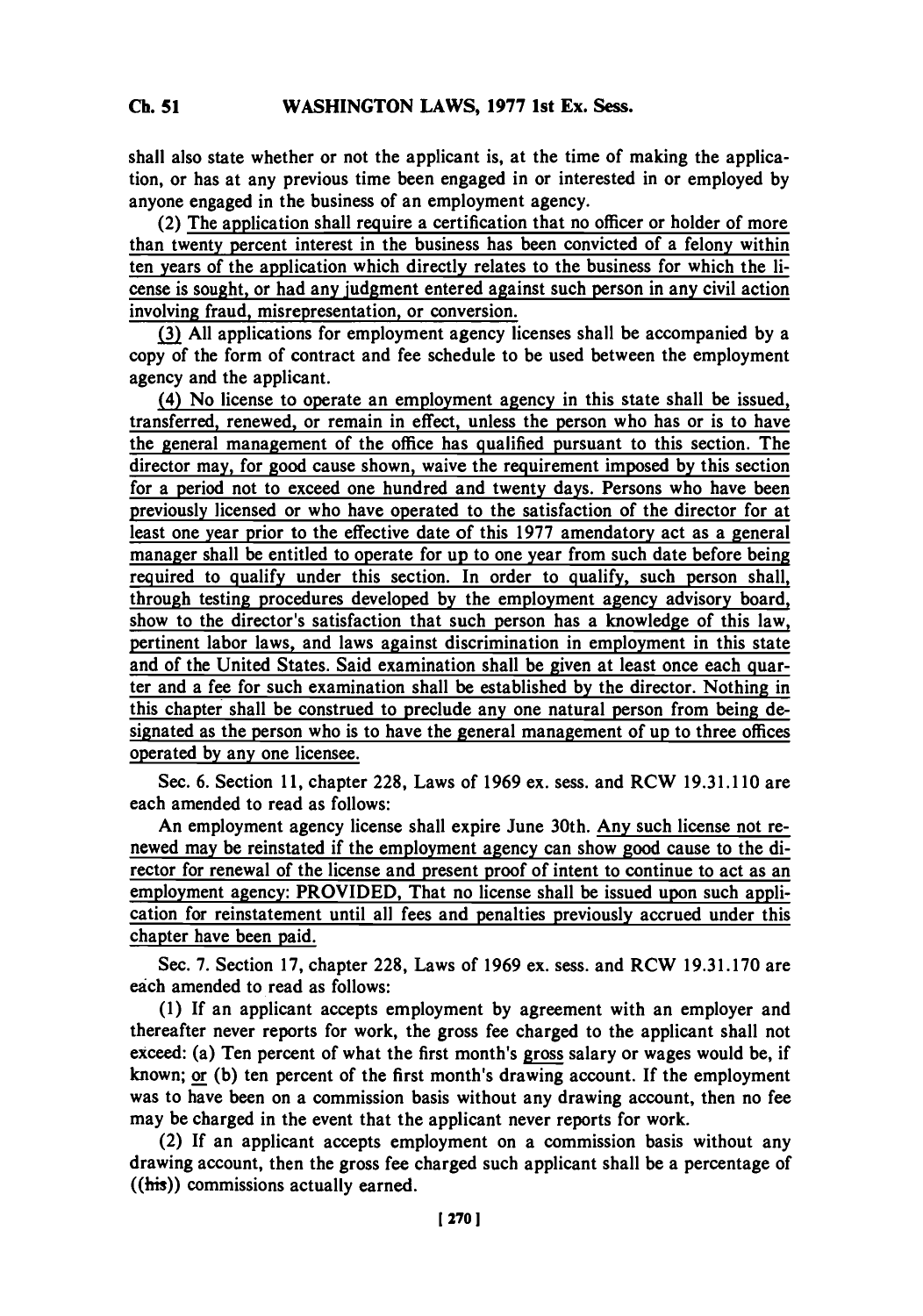(3) If an applicant accepts employment and if within ((*ninety*)) sixty days of his reporting for work the employment is terminated  $((with$  with  $(x)$ , then the gross fee charged such applicant shall not exceed  $((ten))$  twenty percent of the gross salary, wages or commission received **by** him.

(4) **If** an applicant accepts temporary employment as a domestic, household employee, baby sitter, agricultural worker, or day laborer, then the gross fee charged such applicant shall not be in excess of twenty-five percent of the first full month's gross salary or wages: PROVIDED, That where an applicant accepts employment as a domestic or household employee for a period of less than one month, then the gross fee charged such applicant shall not exceed twenty-five percent of the gross salary or wages paid.

**(5)** Any applicant requesting a refund of a fee paid to an employment agency in accordance with the terms of the approved fee schedule of the employment agency pursuant to this section shall file with the employment agency a form requesting such refund on which shall be set forth information reasonably needed and requested **by** the employment agency, including but not limited to the following: Circumstances under which employment was terminated, dates of employment, and gross earnings of the applicant.

(6) Refund requests which are not in dispute shall be made by the employment agency within thirty days of receipt.

Sec. **8.** Section **19,** chapter **228,** Laws of **1969** ex. sess. and RCW **19.31.190** are each amended to read as follows:

In addition to the other provisions of this chapter the following rules shall govern each and every employment agency:

**(1)** Every license or a verified copy thereof shall be displayed in a conspicuous place in each office of the employment agency;

(2) No fee shall be solicited or accepted as an application or registration fee **by** any employment agency solely for the purpose of being registered as an applicant for employment;

**(3)** No licensee or agent of the licensee, shall solicit, persuade, or induce an employee to leave any employment in which the licensee or agent of the licensee has placed the employee; nor shall any licensee or agent of the licensee persuade or induce or solicit any employer to discharge any employee;

(4) No employment agency shall knowingly cause to be printed or published a false or fraudulent notice or advertisement for obtaining work or employment. **All** advertising **by** a licensee shall signify that it is an employment agency solicitation;

**(5)** No licensee shall fail to state in any advertisement, proposal or contract for employment that there is a strike or lockout at the place of proposed employment, if he has knowledge that such condition exists;

**(6)** No licensee or agent of a licensee shall directly or indirectly split, divide, or share with an employer any fee, charge, or compensation received from any applicant who has obtained employment with such employer or with any other person connected with the business of such employer;

**(7)** When an applicant is referred to the same ((position.)) employer **by** two licensees, the fee shall be paid to the licensee who first contacted the applicant concerning the *((specific opening: PROVIDED, That he has given the name of the* employer to the applicant and has arranged an interview or submitted a resume to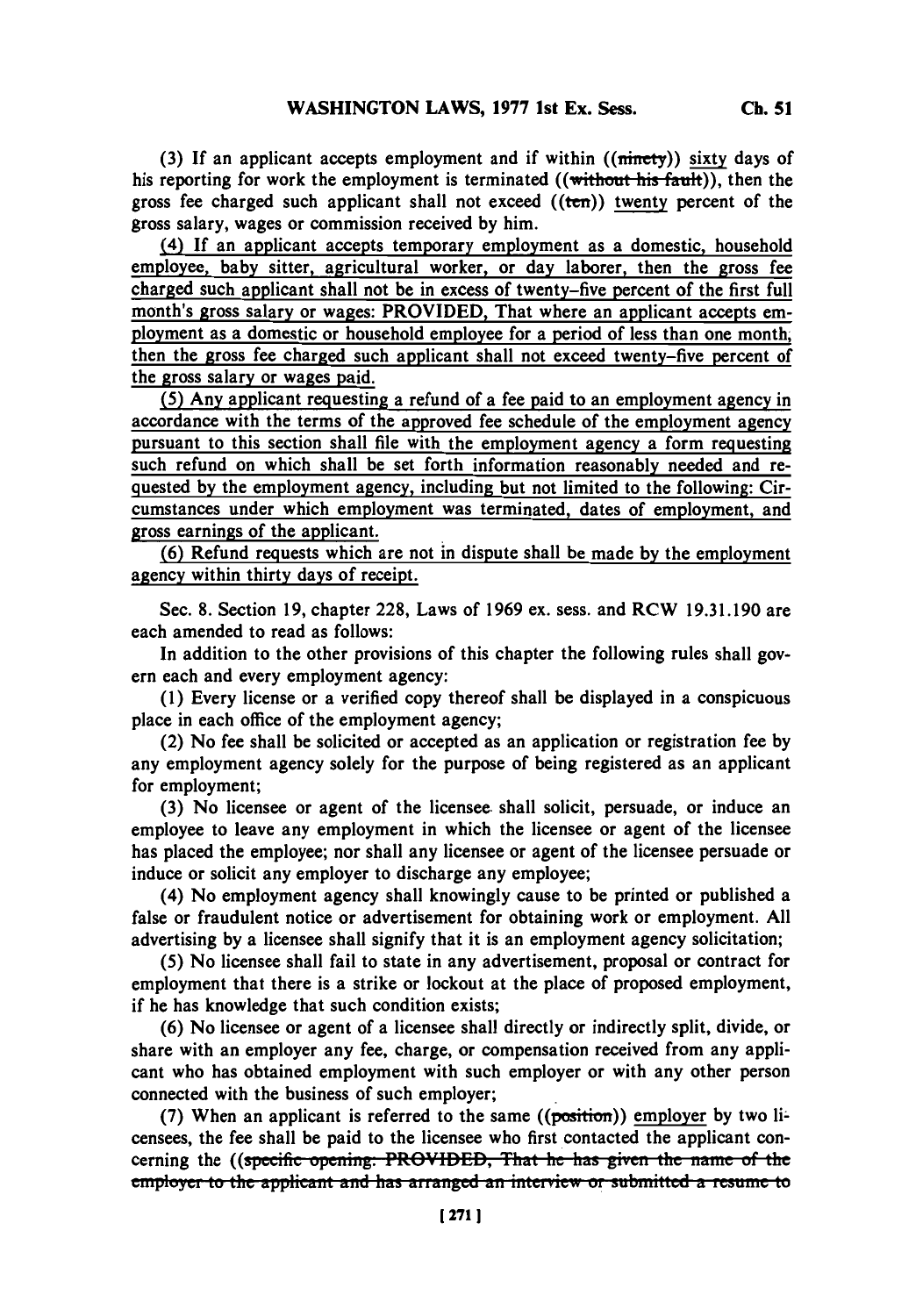the employer within ten days of such contact)) position for that applicant: PRO-**VIDED,** That the licensee has given the name of the employer to the applicant and has within five working days arranged an interview with the employer and the applicant was hired as the result of that interview;

**(8)** No licensee shall reqjuire in any manner that a potential employee or an employee of an employer make any contract with any lending agency for the purpose of fulfilling a financial obligation to the licensee;

**(9)** Any aggrieved person, firm, corporation, or public officer may submit a written complaint to the director charging the holder of an employment agency license with violation of this chapter and/or the rules and regulations adopted pursuant to this chapter.

Sec. **9.** Section 20, chapter **228,** Laws of **1969** ex. sess. and RCW **19.3 1.200** are each amended to read as follows:

**(1)** There is hereby created a board to be known as the employment agency advisory board whose duty shall be to advise the director as to the administration of the provisions of this chapter and the issuance of reasonable rules and regulations for enforcing and carrying out the provisions and purposes of this chapter. Such board shall consist of eight members, seven members thereof to be appointed **by** the governor, five from among those persons owning or managing employment agencies, the sixth member shall be a representative of ((employers)) management, and the seventh shall be a representative of ((the majority of workmen employed in the state)) labor. The attorney general or his designee shall serve as a nonvoting ex officio member of the board.

(2) Each member of the board shall hold office for four years and until his successor is appointed((<del>, except that with respect to the first board two members</del> **shall be appointed for four years, two members for three years, three members for** two-years));

**(3)** Any member of the board shall be removed **by** the director for suspension or revocation of any license issued to him under'this chapter. Vacancies in the membership of the board shall be filled **by** appointment **by** the director for the unexpired term;

(4) The board shall meet at the call of the director and consult with him on the issuance of any proposed rules and regulations for enforcing and carrying out the provisions and purposes of this chapter. The decision of the director, after such consultation, shall be final. The board is also authorized to conduct its own meetings at the call of its chairman;

**(5)** The board shall elect annually from its members a chairman, vice chairman and secretary;

**(6)** The board members shall be compensated pursuant to RCW 43.24.060 as now or hereafter amended;

**(7)** The board may inquire into the needs of the employment agency industry, and make such recommendations as may be deemed important and necessary for the welfare of the state, and progress of the employment agency industry, and how employment agencies may best serve the state and the public. In carrying out the foregoing, the board may collect such information and data as the board deems necessary. The board shall be responsible for the preparation of a written examination designed to demonstrate that the person who is to have the responsibility for